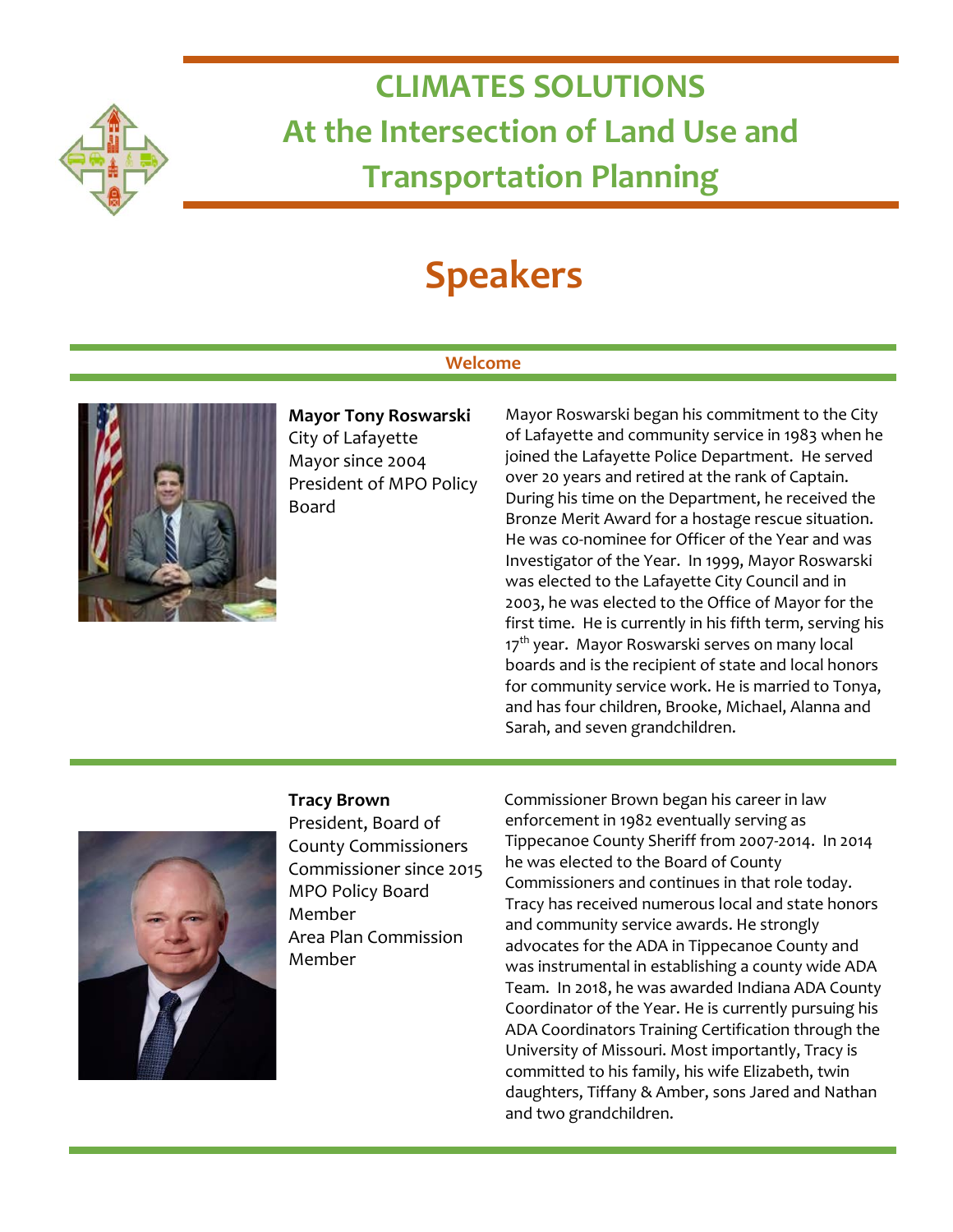

**Mayor John Dennis** City of West Lafayette Mayor since 2008 Vice President of MPO Policy Board

Mayor Dennis was born in Japan and moved to West Lafayette with his family as a young child, where he was raised and educated. He graduated from Indiana State University and worked for a period of time in California, where he met his wife Mary. The couple then relocated to Ireland, where they resided for two years, and their daughter Michelle was born. Mayor Dennis, upon his return to West Lafayette, joined the Lafayette Police Department, staying with LPD for 23 years, retiring as Deputy Chief of Police.

### **Indiana Climate Change Impacts**



**Dr. Jeffery S. Dukes** Belcher Chair for Environmental Sustainability Director, Purdue Climate Change Research Center

As the director of the **Purdue Climate Change** [Research Center \(PCCRC\),](http://www.purdue.edu/discoverypark/climate/people/faculty-affiliates.php) director of the [Boston](http://web.ics.purdue.edu/%7Ejsdukes/bace.html)  [Area Climate Experiment](http://web.ics.purdue.edu/%7Ejsdukes/bace.html) and the leader of the [INTERFACE](https://www.bio.purdue.edu/INTERFACE/index.php) [Research Coordination Network,](https://www.bio.purdue.edu/INTERFACE/index.php) Jeff, a professor of forestry and natural resources, is part of a national network of leading climate change scholars and scientists. The PCCRC brings together researchers across 27 departments at Purdue to address the complex and interdisciplinary challenge of climate change Most recently, his work highlights the importance of a variety of ecological processes for Earth's future climate.

## **Integrating Natural-Hazard Resilience into Transportation Planning FHWA Office of Planning, Environment, and Realty Panel Presentation**



**Heather Holsinger** Environmental **Specialist** FHWA Office Natural Environment, Sustainable Transportation and Resilience Team

Heather's work at FHWA involves policy development and analysis in the areas of transportation system resilience, sustainability, and alternative fuel vehicles. Prior to joining FHWA, Heather served as a Senior Policy Fellow and Program Manager for Adaptation at the Pew Center on Global Climate Change, a Senior Analyst with the Natural Resources and Environment team at the U.S. Government Accountability Office (GAO), and as an economic and environmental management consultant. She holds Masters degrees from Duke University in resource economics (MEM) and public policy (MPP) and a BA from the University of Virginia with majors in Economics and Environmental Science.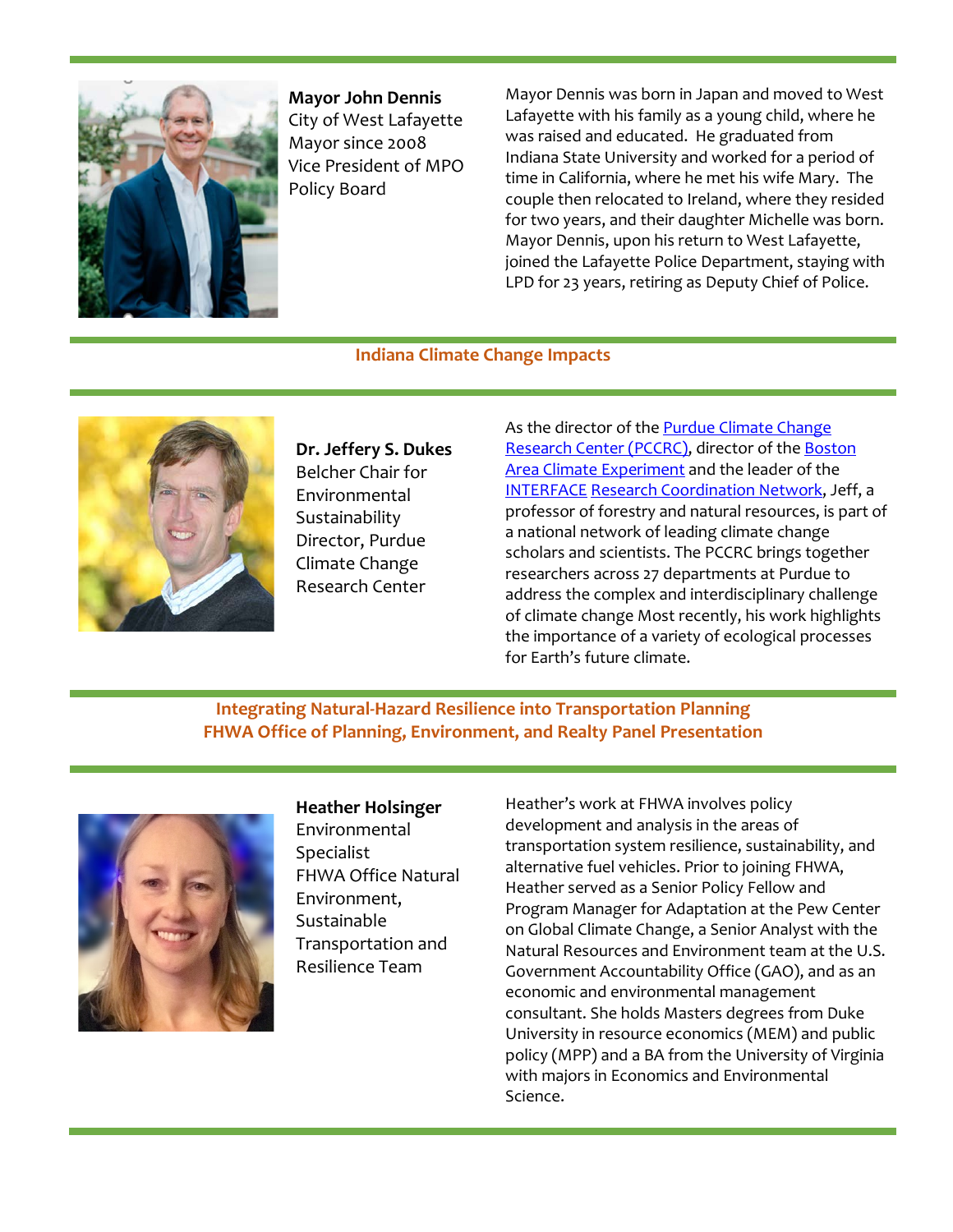

**Rebecca Lupes**  Environmental Protection Specialist FHWA Office Natural Environment, Sustainable Transportation and Resilience Team

Becky works on integrating consideration of naturalhazard resilience into agency programs. She helps oversee a pilot program in which transportation agencies assess and address the natural-hazard resilience of their transportation infrastructure, and she led development of FHWA's Vulnerability Assessment and Adaptation Framework.



**Corbin Davis**  Community Planner FHWA Office of Planning, Planning Oversight and Stewardship Team

Corbin is a national leader in policy development and implementation for transportation performance management and transportation planning for State DOTs and MPOs. Corbin has over 10 years of experience with FHWA and is a member of the Planning Oversight and Stewardship Team. He previously worked in the FHWA Tennessee Division in Nashville, TN and the FHWA Georgia Division in Atlanta, GA. Corbin received a Master's degree in urban and environmental planning from the University of Virginia and a Bachelor's degree in geographic science from James Madison University.



**Jim Thorne**  Transportation Specialist FHWA Office of Planning, Transportation Planning Capacity Building Team

Jim is involved in efforts to develop and deliver training, technical assistance and technology deployment as well as support research projects across a range of transportation planning topics. Prior to joining FHWA, Jim worked with two Metropolitan Planning Organizations as a planner, modeler, and transportation planning director. He also worked with the American Public Works Association as Director of Research.